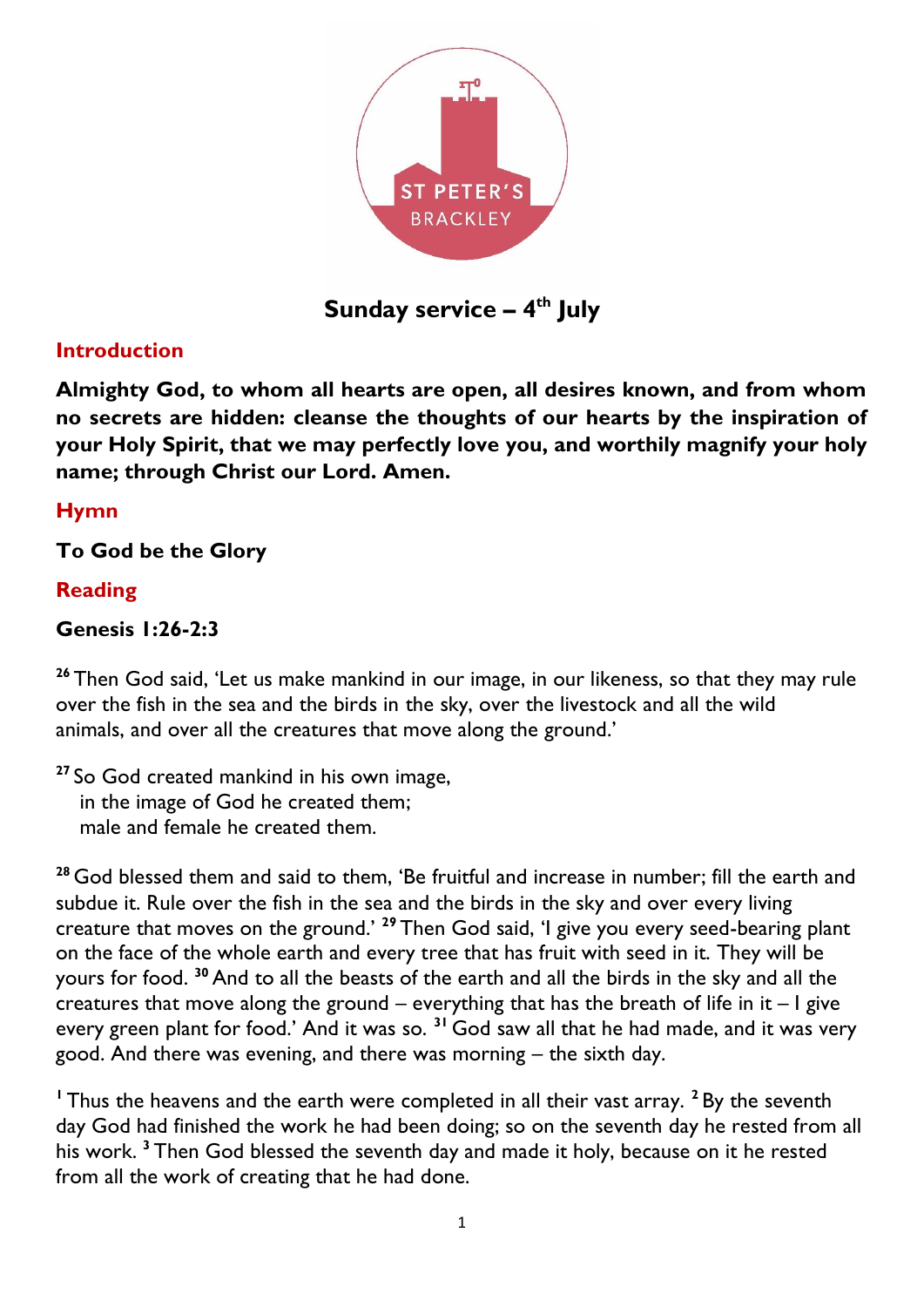#### **Sermon**

#### **Creed**

**We believe in one God, the Father, the Almighty, maker of heaven and earth, of all that is, seen and unseen.** 

**We believe in one Lord, Jesus Christ, the only Son of God, eternally begotten of the Father, God from God, Light from Light, true God from true God, begotten, not made, of one Being with the Father; through him all things were made. For us and for our salvation he came down from heaven, was incarnate from the Holy Spirit and the Virgin Mary and was made man. For our sake he was crucified under Pontius Pilate; he suffered death and was buried. On the third day he rose again in accordance with the Scriptures; he ascended into heaven and is seated at the right hand of the Father. He will come again in glory to judge the living and the dead, and his kingdom will have no end.**

**We believe in the Holy Spirit, the Lord, the giver of life, who proceeds from the Father and the Son, who with the Father and the Son is worshipped and glorified, who has spoken through the prophets.** 

**We believe in one holy catholic and apostolic Church. We acknowledge one baptism for the forgiveness of sins. We look for the resurrection of the dead, and the life of the world to come. Amen.**

#### **Prayers**

**Our Father, who art in heaven, hallowed be Thy name. Thy Kingdom come, Thy will be done, on earth as it is in heaven. Give us this day our daily bread and forgive us our trespasses, as we forgive those who trespass against us. And lead us not into temptation, but deliver us from evil. For Thine is the Kingdom, the power and the glory, for ever and ever. Amen.**

#### **Hymn**

**Christ is Enough (I have decided)**

#### **Communion**

**Almighty God, our heavenly Father, we have sinned against you and against our neighbour in thought and word and deed, through negligence, through weakness, through our own deliberate fault. We are truly sorry and repent of all our sins.**